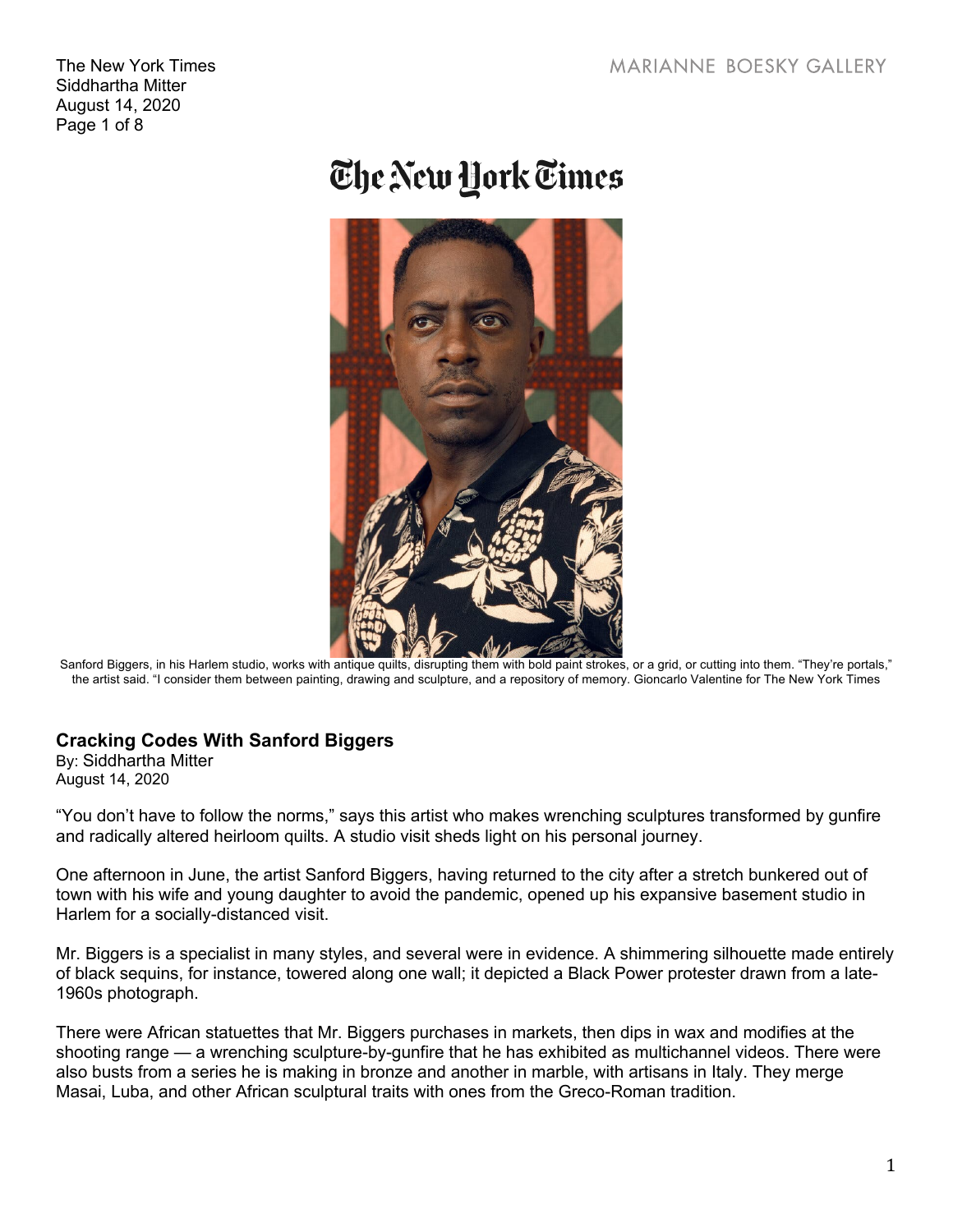Most of all, there were quilts — stretched against the wall, piled onto pallets, in scraps on the cutting table. For over a decade, Mr. Biggers has been working with antique quilts alongside his other media. He disrupts these heirlooms with bold paint strokes, adorns them with imagery, cuts into them to inspect the void. "They're portals, in a sense," he said. "I consider them between painting, drawing and sculpture, and a repository of memory — the memory of the body."



Quilt pieces in progress. "I sit with these quilts for months or years before I can make a single mark. And then it's led by what the material is going to give back," he said. Gioncarlo Valentine for The New York Times

The quilt, vernacular object par excellence, proved to be rich terrain for what Mr. Biggers calls "material storytelling." As the full scope of his quilt work comes into view, it sheds new light on his long-held concerns with the Black experience, American violence, Buddhism and art history — and reveals interior dimensions of his personal journey.

Mr. Biggers made his first two quilt works in 2009, installing them at Mother Bethel African Methodist Episcopal Church in Philadelphia. One of the vintage quilts had a flower pattern; the other was plaid. On each, he transposed from a historical map the locations of the church and safe houses from the Underground Railroad, marked them like stars in a constellation, and connected them with charcoal and oil stick.

The reference was to a theory that holds that people along the Underground Railroad shared crucial information in code through quilts hanging at safe houses and other way points. Scholars have found little validating evidence, but for Mr. Biggers, the fact of folk knowledge, even when it's apocryphal, has worth in itself. "It's more important that the story endures," he said.

This fall, an exhibition of nearly 60 of Mr. Biggers's quilt-based pieces, titled "Codeswitch," will open at the Bronx Museum of the Arts, before traveling in 2021 to Los Angeles — where the artist grew up — and New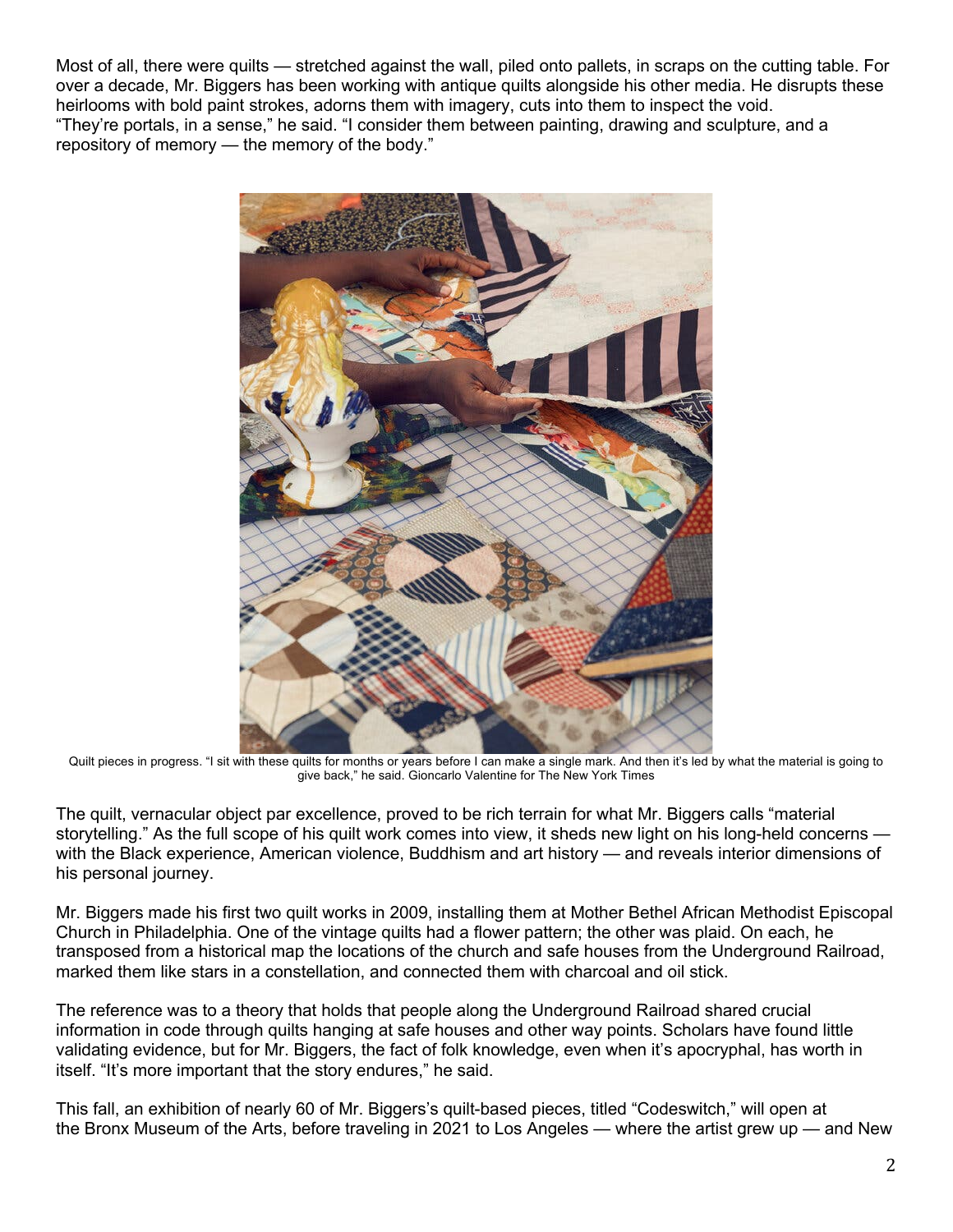Orleans. A separate fall show planned at Marianne Boesky Gallery in Manhattan, titled "Soft Truths," will present new quilt works juxtaposed with his Afro-European marbles.

Sparked by his interest in hidden codes, Mr. Biggers's quilts in turn reveal hidden connections amid his eclectic oeuvre. "It's this series of works that has allowed me to read his other work well, and really come to terms with what it might be up to," said Andrea Andersson, the director of the Rivers Institute in New Orleans, who curated "Codeswitch" with Antonio Sergio Bessa of the Bronx Museum.



From "Sanford Biggers: Codeswitch" at The Bronx Museum of the Arts in September, "Reconstruction," a 2019 work created from an antique quilt, birch plywood, gold leaf. Sanford Biggers and Monique Meloche Gallery, Chicago; RCH Photogragraphy

Mr. Biggers, who turns 50 this year, is perhaps best known for his conceptual installations mingling pathos and dark humor. In "Blossom," first shown in 2007 at Grand Arts in Kansas City, Mo., and later acquired by the Brooklyn Museum, an artificial tree bursts through a baby grand that he has converted to a player piano; it plays his arrangement of "Strange Fruit," the haunting anti-lynching lament.

"Laocoön," involving a massive, inflatable vinyl Fat Albert character prone on the floor, seemingly struggling to breathe — based on the Iliad character, depicted in Renaissance sculpture as an icon of suffering caused some unease when it was shown at Art Basel Miami Beach in 2015 and the next year at the Museum of Contemporary Art Detroit for its apparent allusions to police killings of Black men and to the cartoon's originator, Bill Cosby.

These works mobilized popular imagery and challenged viewers. When Mr. Biggers works on quilts, the approach is different: The concept is not in the final shape, but in the process. The work is improvisational, meditative, private.

"I don't have a vision of what I want to put on the quilt and then hammer it in," he said. "I sit with these quilts for months or years before I can make a single mark. And then it's led by what the material is going to give back." Mr. Biggers has chafed against the art world's category silos, even while working his way through some of its prestigious precincts. He earned his master's degree in the late 1990s at the School of the Art Institute of Chicago, specializing in painting, but set that practice aside once he arrived in New York in 1999, as an artist in residence at the Studio Museum in Harlem.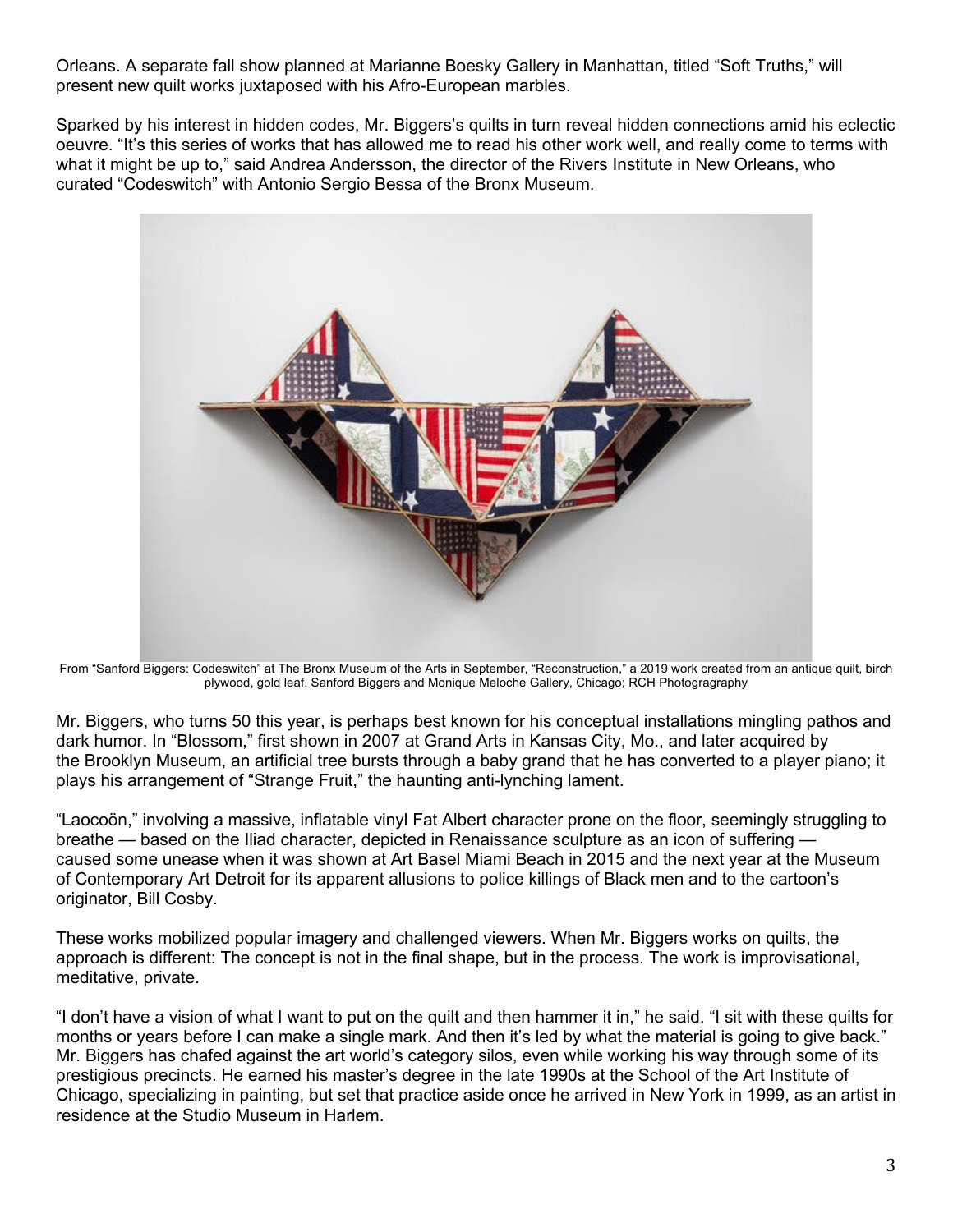In "Freestyle," the museum's influential 2001 exhibition of new Black artists, he showed a collaboration with Jennifer Zackin, "A Small World." A side-by-side montage of home movies from each artist's childhood, it pointed to uncanny similarities between life in Black middle-class Los Angeles families and New York Jewish families, while underscoring the absurdity of enduring social barriers. The work was reprised in the 2002 Whitney Biennial.



In "Object Blossom," from 2007, an artificial tree bursts through a baby grand that the artist converted to a player piano. It performs his arrangement of "Strange Fruit," the anti-lynching lament. Sanford Biggers

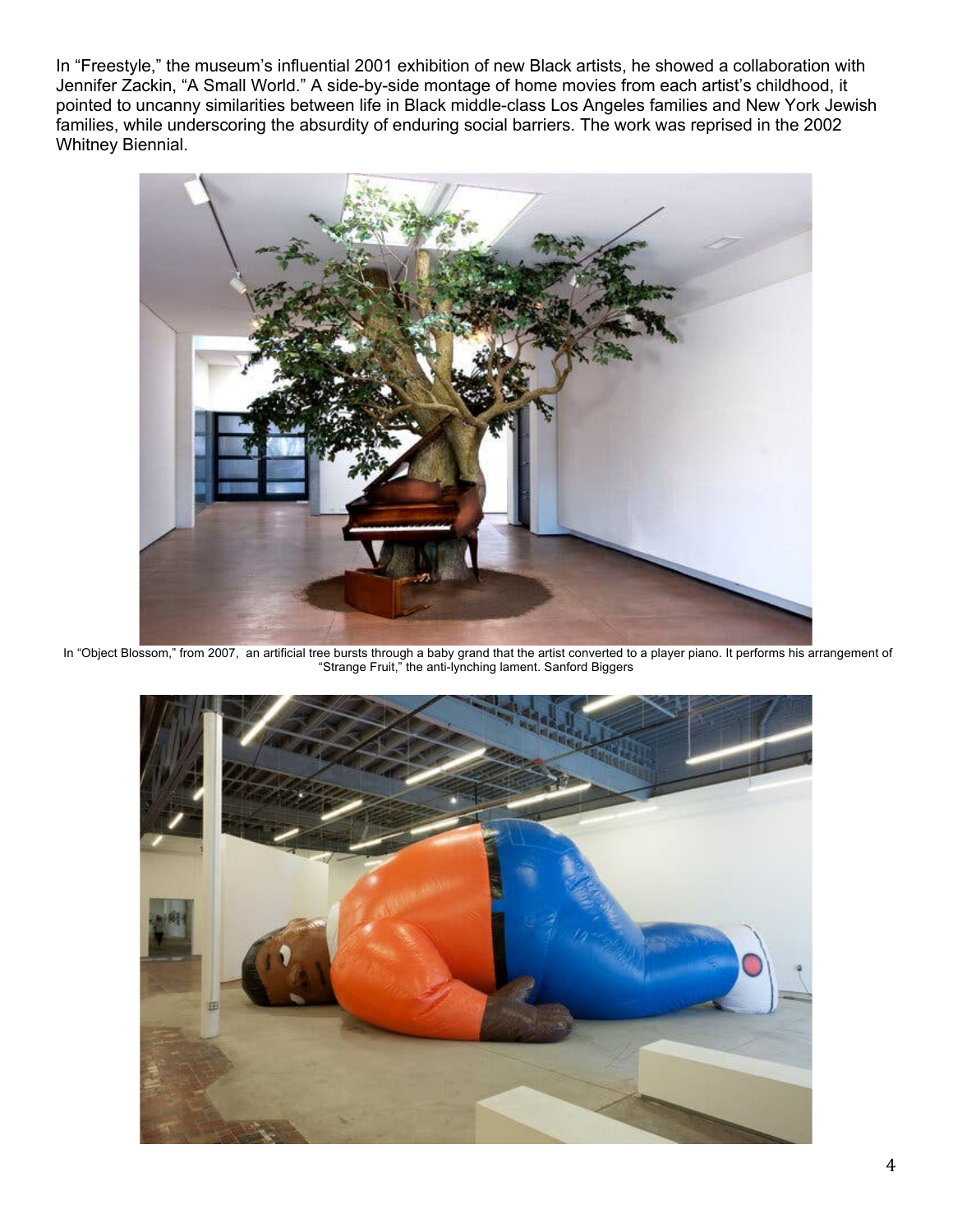Mr. Biggers was also making music — a talent he continues to cultivate, leading and playing keys in Moon Medicin, his avant-funk ensemble that includes Martin Luther and DJ Jahi Sundance, and is inspired by Sun Ra. "That might be his superpower," said the poet Saul Williams, a collaborator and friend since their undergraduate days at Morehouse College in Atlanta. "His relationship to music is something that strengthens his work and emboldens his gaze."

Meanwhile, Mr. Biggers was making work with a ritual charge. Multiple projects invoked mandalas, circles bearing geometries sacred in Eastern religions. Some were joyous and participatory, for instance, the patterned linoleum dance floors that he set up at break-dancing competitions around New York, inviting contestants, welcoming the scuffing.

Their title, "Mandala for the B-Bodhisattva," marked the B-boy, or break dancer, as a kind of enlightened being. The concept enfolded influences from Mr. Biggers's youth in the Los Angeles hip-hop scene (he rapped, DJed, danced, and wrote graffiti), and his three years teaching English in Japan, where he got into religion and aesthetics and frequented monasteries.

The mandala turned mournful in "Lotus," a suspended disc of etched glass with an intricate petal pattern, first shown in 2007. Up close, the petals turned out to repeat an 18th-century diagram of a slave ship hold. The image is one of various symbols — the tree, the piano, the clenched fist, the Cheshire-Cat smile — that he carries across formats, including quilts.

"I'm riffing on them like a jazz musician would riff on a song standard," he said.

Mr. Biggers's syncretism is its own method, with its formal fluidity, its propensity toward everyday materials and a certain dance away from fixed meanings. The painter Julie Mehretu, his close friend for over 20 years, described him as both an explorer and an instigator, inviting the viewer's inquiry while already slipping to the next idea. "There's always this embedded, implicit sociality in the material he uses, and in what he's investigating," Ms. Mehretu said.

In "South of Pico," a study of Black art in Los Angeles, the scholar Kellie Jones called him an heir to the great multidisciplinary artists David Hammons and Senga Nengudi, their "peripatetic postminimalist aesthetic" and "relentless expression as performance." She went on: "Biggers deflects. He becomes a facilitator. It is a way of escaping categorization."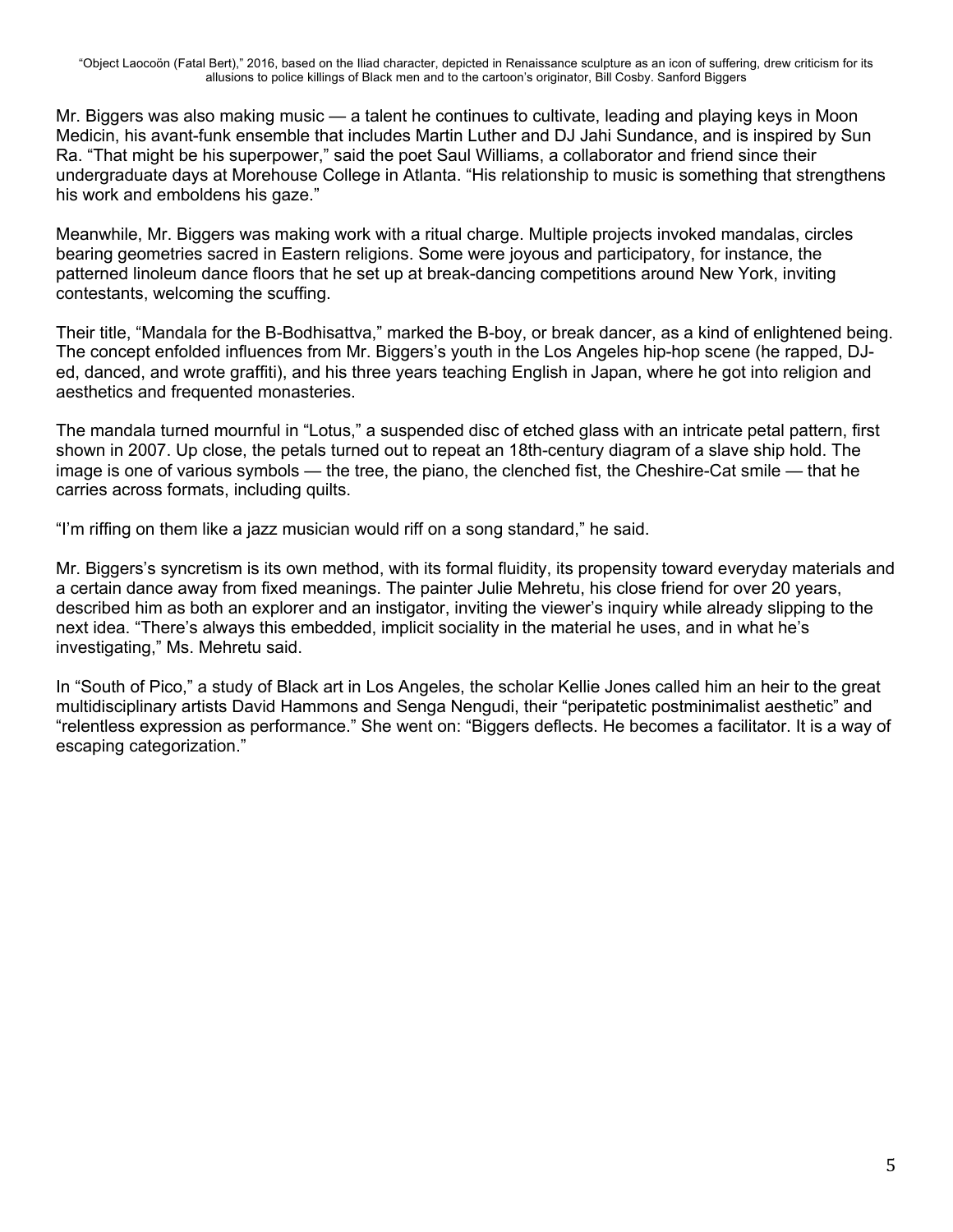

Sanford Biggers, "Object BAM (Seated Warrior)," bronze. He purchases African statuettes in markets, dips them in wax, and then takes them to a shooting range, and makes video pieces documenting the process. Sanford Biggers

Though based in New York, Mr. Biggers still identifies with Los Angeles, where he grew up in Baldwin Hills, a son of a neurosurgeon, in a milieu that mingled with and collected Black artists. (His parents moved from Texas so his father could practice medicine; John Biggers, the distinguished Houston-based muralist and teacher, was a relative.)

On his return from Japan, he said, it was elder Los Angeles artists such as Varnette Honeywood and Samella Lewis who took him under their wing and pointed him to art school. He would drive to the desert to visit Noah Purifoy in his found-object sculpture garden. "It felt like going to see the oracle," he said. "It gave me the inspiration to see that you don't have to follow the norms."

Like many with Southern roots, Mr. Biggers had some quilters in the family. His epiphany, however, came with the landmark "Quilts of Gee's Bend" show at the Whitney Museum in 2002. In the magisterial work of the Alabama quilters, he said, he saw all the possibilities of painting, and more. "There was color, modulation, rhythm, and all these compositional things," he said. "But seeing them in these beautiful textile works made by a woman's hands, it was touching on sculpture, touching on the body, touching on politics."

In the studio, Mr. Biggers showed a few quilt pieces in progress — one, with light purple and green squares, that he was turning into a landscape with boughs and yellow blossoms; another, mostly orange and gray, onto which he added gold strips to complicate the lattice motif. Lurking on one quilt was a QR code; once scanned, it opened an audio track by Moon Medicin.

Mr. Biggers's quilt work has grown in the same years that the Black Lives Matter movement has intensified, parallel to his own increasingly furious sculptures addressing violence and responding to the cascade of masscirculated videos of Black deaths. His "BAM" series of gunshot statuettes, which he began in 2015 in a rage,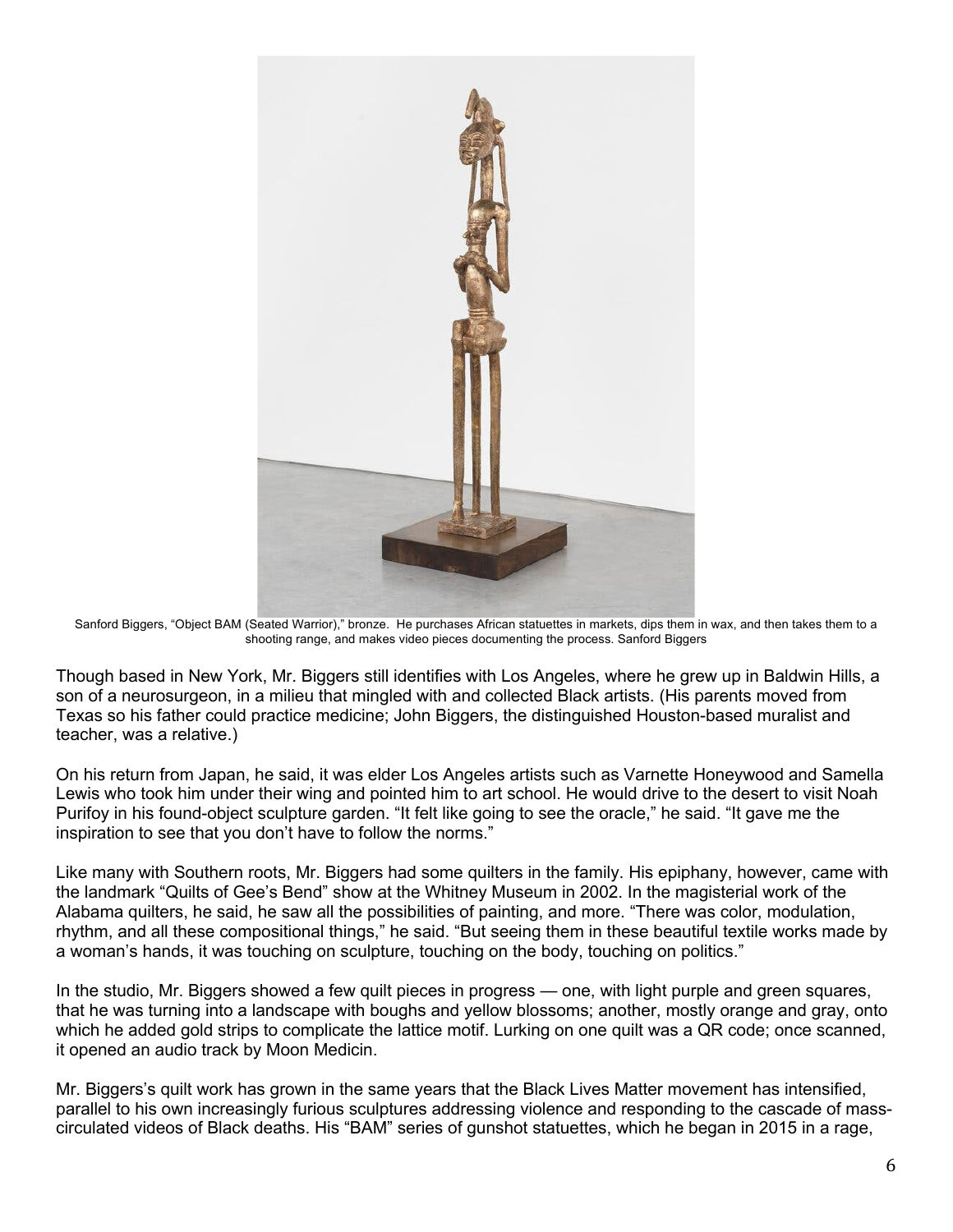are dedicated to victims of police killings whom we have come to know by their first names: "BAM (for Sandra), "BAM (for Philando)," and so on. They are not depicted directly, but symbolically, by means of an African figurative sculpture dipped in wax and taken to a shooting range; the damaged but heroic effigy is then recast in bronze.



The artist with an untitled work in progress made from heirloom quilts. Gioncarlo Valentine for The New York Times

When Mr. Biggers showed "BAM (for Michael)" in St. Louis in 2018, he met first with Lesley McSpadden, the mother of Michael Brown, who was killed by a police officer in Ferguson, Mo., in 2014, and received her blessing. He likened the works to power figures, like the Congolese nkisi: "The action of shooting them, dipping them in wax, the whole protracted process, is a way of giving them power — charging them," he said.

Both the method and the naming draw occasional pushback from visitors to his exhibitions, but, he said, "the only way to communicate this type of pain is to do something like this, that will make people get pissed off at you." When the Legacy Museum at the National Memorial for Peace and Justice, in Montgomery, Ala., acquired "BAM (For Michael)," he felt validated.

It's his own exhaustion that has caused him to pause the "BAM" series, and he is no longer watching the death videos, for now. "I can't deal with that today. It's overload," he said. "There's a point where there's no longer any detachment from these things happening."

The quilts, however, continue. Their softness is their strength. Their transmittal attests to survival; whether they broadcast freedom codes during the Underground Railroad or not, an artist can inscribe them now with salutary information for today.